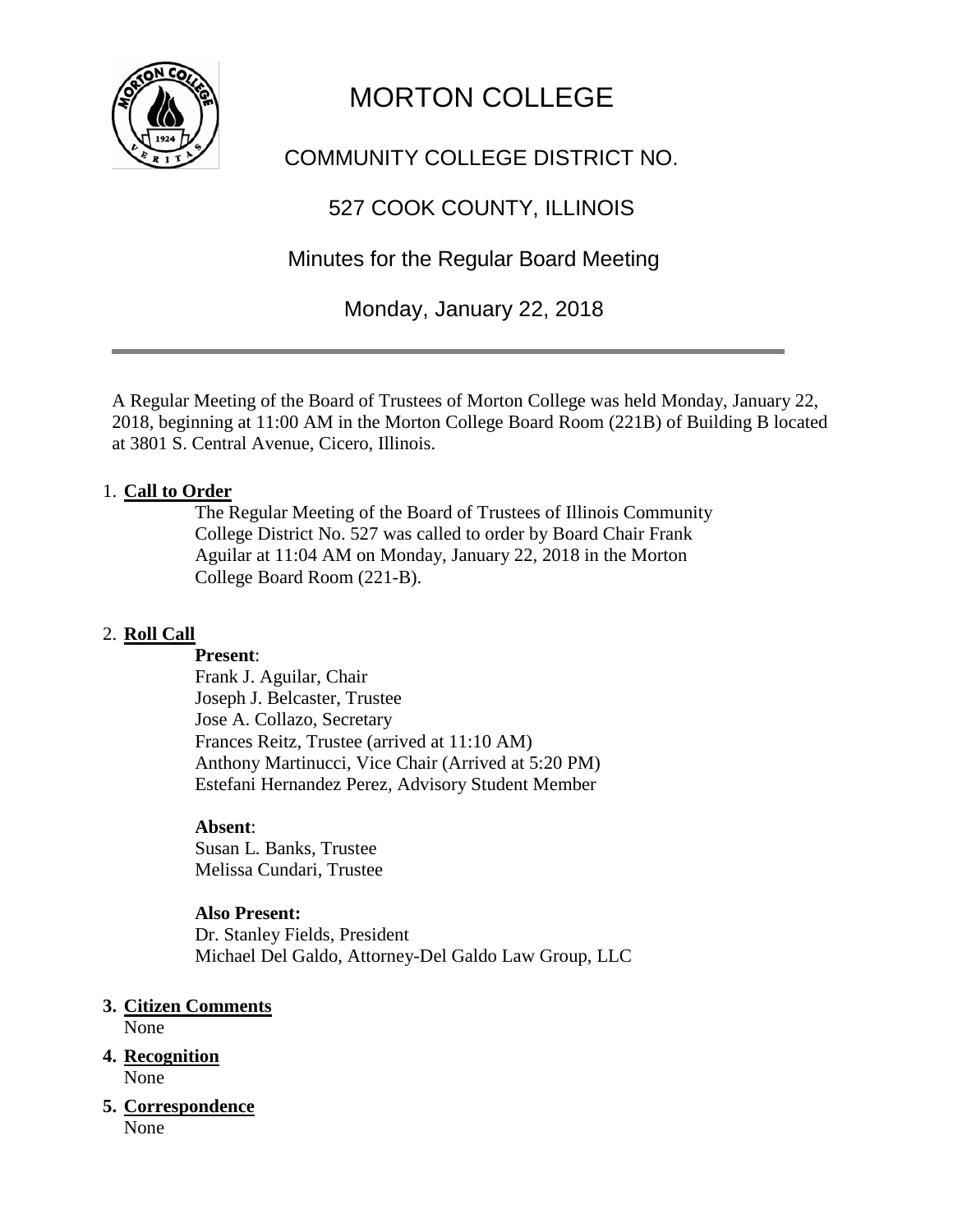### **6. Reports**

6. 1. ICCTA/ACCT None

6. 2. Student Member- Estefani Hernandez Perez

Advisory Voting Student Member Hernandez Perez gave the monthly report of student programs and activities.

6. 3. Friends of Morton Foundation - Information Only Report Submitted for information only.

### **7. President's Report**

7. 1. Out of State Travel Report-Information Only Submitted for information only.

7. 2. Out of State Student Travel Report-Information Only Submitted for information only.

7. 3. Community Facilities Usage Report-Information Only Submitted for information only.

#### 7. 4. Vision Statement

A Banner was made to visualize the Vision-Goal Statement. Trustees and Administration were welcomed to the front to sign the statement together at the meeting.

#### 7. 5. Student Success Initiatives

Dr. McLaughlin spoke about the number of students that are being dropped due to no payment or no payment plan set up. We have recognized the 85 students are at risk, and calls were made to assist these students. After the calls we have been able to set up payment plans for 40 of the 85 students to keep them enrolled.

#### 7. 6. HLC Focus Visit Update

Dr. McLaughlin reminded the Board that the HLC will be here on Monday, January  $29<sup>th</sup>$  and Tuesday, January  $30<sup>th</sup>$  for the Focus Visit. The Board will have a working lunch with the HLC Team on Monday, January 29<sup>th</sup> at 12 PM.

7. 7. Finance 101 Presentation

Mireya Perez, Director of Business Services, gave an overview of the Morton College Operating Budget

#### **8. Consent Agenda**

Trustee Martinucci moved to approve the consent agenda items 8.1 through 8.11, as listed below. Trustee Collazo seconded the motion.

Advisory Vote-Student Member Hernandez Perez: Aye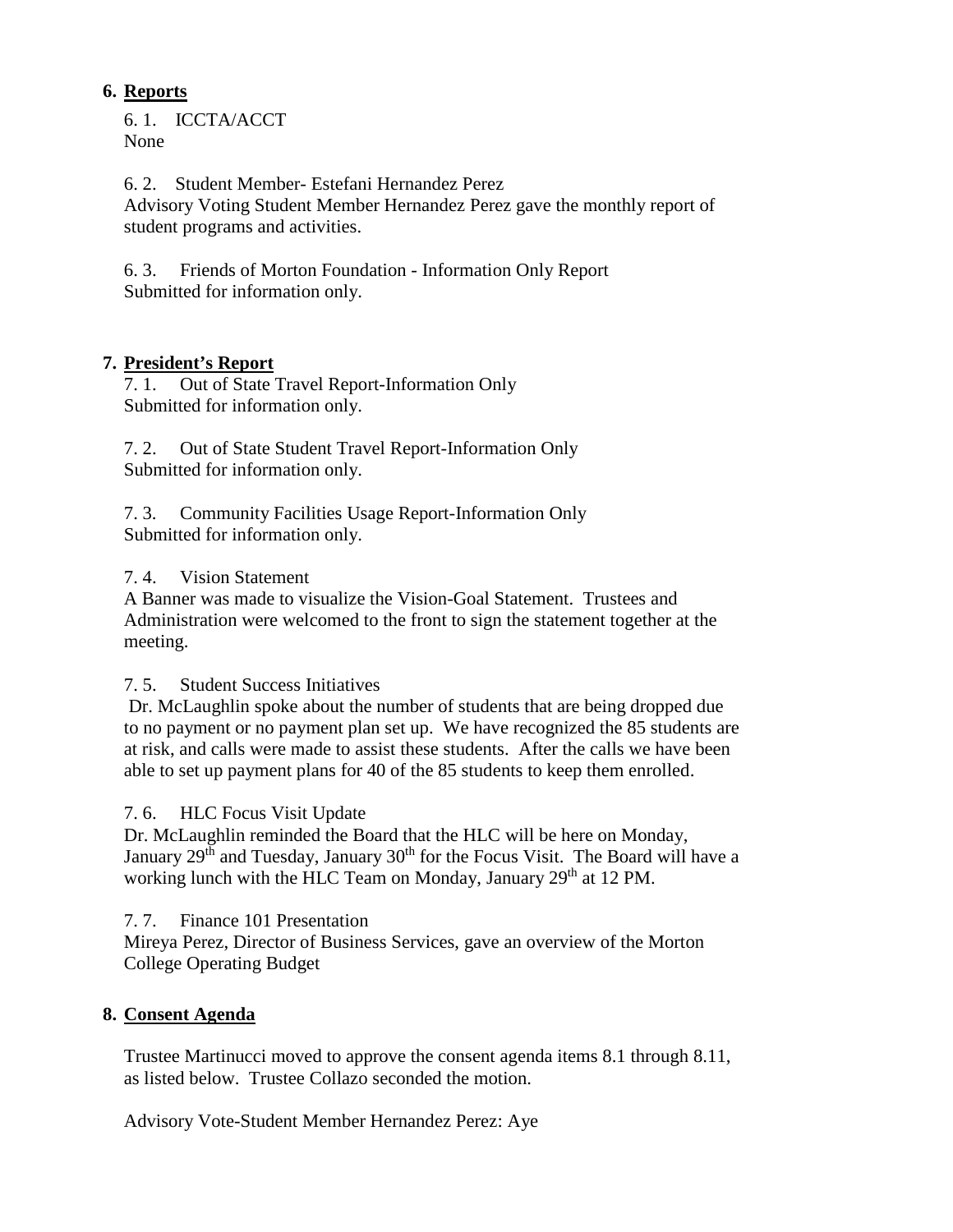Aye: Trustees Aguilar, Belcaster, Collazo, Martinucci, and Reitz Nays: none. Absent: Trustees Banks and Cundari. Motion Carried.

#### **The below were the approved consent agenda items:**

8. 1. Approval of the Consent Agenda-Items may be removed from the consent agenda on the request of any one member. Items not removed may be adopted by general consent without debate. Removed items may be taken up either immediately after the consent agenda or placed later on the agenda at the discretion of the Board.

8. 2. Approval of the Minutes of Regular Meeting held on December 18, 2017

8. 3. Approval of the Minutes of Special Meeting held on December 21, 2017

8. 4. Approval of the Minutes of Closed Meeting held on December 18, 2017

8. 5. Approval and Ratification of Accounts Payable and Payroll \$2,488,587 and Budget Transfers \$57,450 for the month of November 2017, as submitted

8. 6. Approval of the Monthly Budget Report-for fiscal year to date ending in November 2017 be received and filed for Audit

8. 7. Approval of the Treasurer's Report - November 2017 be received and filed for Audit

8. 8. Approval of the renewal for the Institutional Membership with the West Suburban Chamber of Commerce and Industry for 2018 at the annual fee of \$500.00, as submitted

8. 9. Approval of President Stan Fields to attend the ACCT Legislative Summit in Washington, D.C. from February 11th-14th, 2018 with the approximate cost of \$2,500.00

8. 10. Approval of the following Facility Use Permits

 8. 10. 1. District 103 Toastmasters, Theatre/Cafeteria/Classrooms, January 27, 2018

 8. 10. 2. Office of State Rep. Elizabeth Hernandez, Lecture Hall/Cafeteria/other, February 21, 2018

8. 11. Approval of Memorandum of Understanding between Morton College and SERCO, Inc. for the Adult Education Program, as submitted

## **9. Old Business Action Items**

9. 1. Trustee Belcaster moved approve and adopt the 2018-2022 Strategic Plan, as submitted. Trustee Martinucci seconded the motion.

Advisory Vote-Student Member Hernandez Perez: Aye

Aye: Trustees Aguilar, Belcaster, Collazo, Martinucci, and Reitz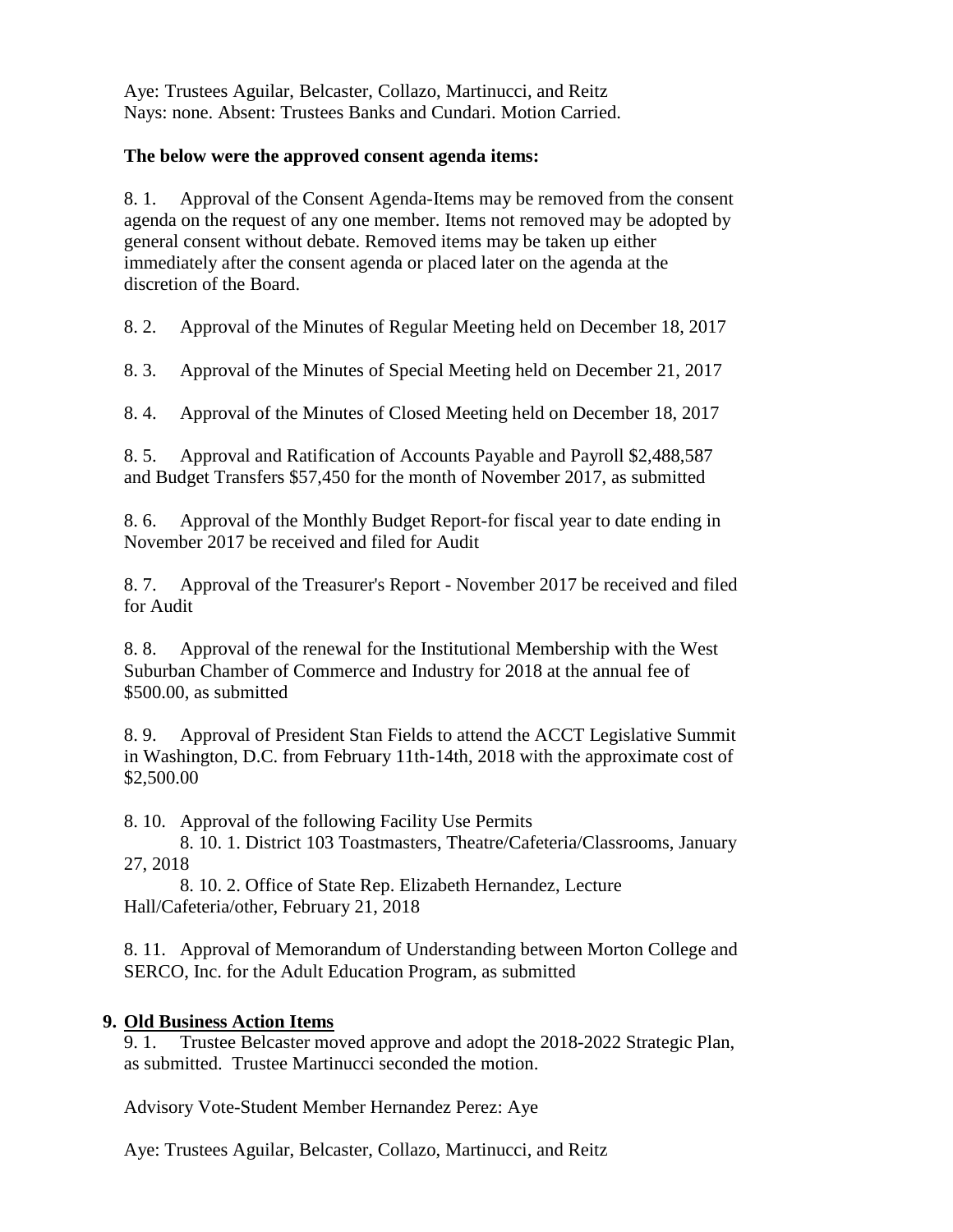Nays: none. Absent: Trustees Banks and Cundari. Motion Carried.

9. 2. Trustee Belcaster moved to approve the resolution and contract between Paisan's and Morton College, as presented to the Board at the December 18, 2017 Board Meeting. Trustee Martinucci seconded the motion.

Advisory Vote-Student Member Hernandez Perez: Aye

Aye: Trustees Aguilar, Belcaster, Collazo, Martinucci, and Reitz Nays: none. Absent: Trustees Banks and Cundari. Motion Carried.

#### **10. New Business Action Items**

10. 1. Trustee Belcaster moved approve the appointment of Officer for Information Requests received under the Freedom of Information Act to Frank Marzullo. Trustee Martinucci seconded the motion.

Advisory Vote-Student Member Hernandez Perez: Aye

Aye: Trustees Aguilar, Belcaster, Collazo, Martinucci, and Reitz Nays: none. Absent: Trustees Banks and Cundari. Motion Carried.

10. 2. Trustee Belcaster moved to approve the appointment of Compliance Officer for the Open Meetings Act to Frank Marzullo. Trustee Collazo seconded the motion.

Advisory Vote-Student Member Hernandez Perez: Aye

Aye: Trustees Aguilar, Belcaster, Collazo, Martinucci, and Reitz Nays: none. Absent: Trustees Banks and Cundari. Motion Carried.

10. 3. Trustee Belcaster moved to table the approval the donation acceptance agreements between Morton College and Subaru for the DSTI vehicle interface and operational software, and the donation of 2015 Forester vehicle for instructional purposes for the automotive program, as submitted. Trustee Collazo seconded the motion.

Advisory Vote-Student Member Hernandez Perez: Aye

Aye: Trustees Aguilar, Belcaster, Collazo, Martinucci, and Reitz Nays: none. Absent: Trustees Banks and Cundari. Motion Carried.

10. 4. Trustee Martinucci made a motion to approve a new Board Policy and Procedure, Alcohol Beverages on College Property (as amended), presented to the Board on December 18, 2017. Trustee Belcaster seconded the motion.

Advisory Vote-Student Member Hernandez Perez: Aye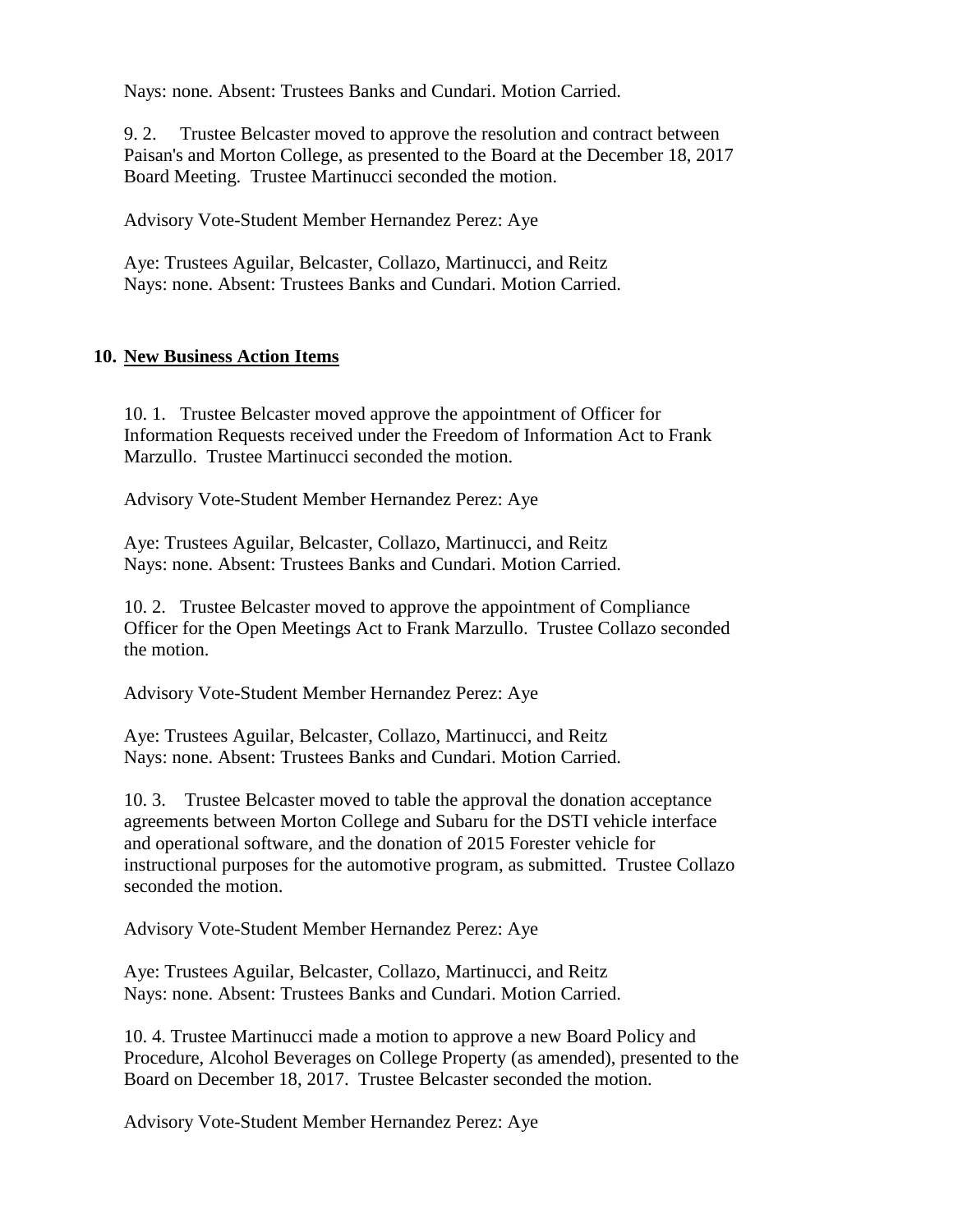Aye: Trustees Aguilar, Belcaster, Collazo, Martinucci, and Reitz Nays: none. Absent: Trustees Banks and Cundari. Motion Carried.

10 5. Introduction of Amended Board Policy-8.3, Reimbursement for Travel Expenses, for adoption at the February Board Meeting.

There were no comments from the Trustees.

10. 6. Trustee Belcaster made a motion to approve the changes in curriculum, as submitted. Trustee Martinucci seconded the motion.

Advisory Vote-Student Member Hernandez Perez: Aye

Aye: Trustees Aguilar, Belcaster, Collazo, Martinucci, and Reitz Nays: none. Absent: Trustees Banks and Cundari. Motion Carried.

10. 7. Trustee Belcaster made a motion to approve the waiving of tuition and fees for all Illinois Consortium of International Studies and Programs (ICISP) consortia and sponsored program courses, effective Summer 2018, for a period of three years, ending Spring 2021, as submitted. Trustee Collazo seconded the motion.

Advisory Vote-Student Member Hernandez Perez: Aye

Aye: Trustees Aguilar, Belcaster, Collazo, Martinucci, and Reitz Nays: none. Absent: Trustees Banks and Cundari. Motion Carried.

10. 8. Trustee Belcaster made a motion to the resolution establishing a Policy to Prohibit Sexual Harassment, as submitted. Trustee Martinucci seconded the motion.

Advisory Vote-Student Member Hernandez Perez: Aye

Aye: Trustees Aguilar, Belcaster, Collazo, Martinucci, and Reitz Nays: none. Absent: Trustees Banks and Cundari. Motion Carried.

10. 9. Introduction of the revision to Board Policy 8.2.1 Hostile Work Environment and/or Sexual Harassment.

There were no comments from the Trustees.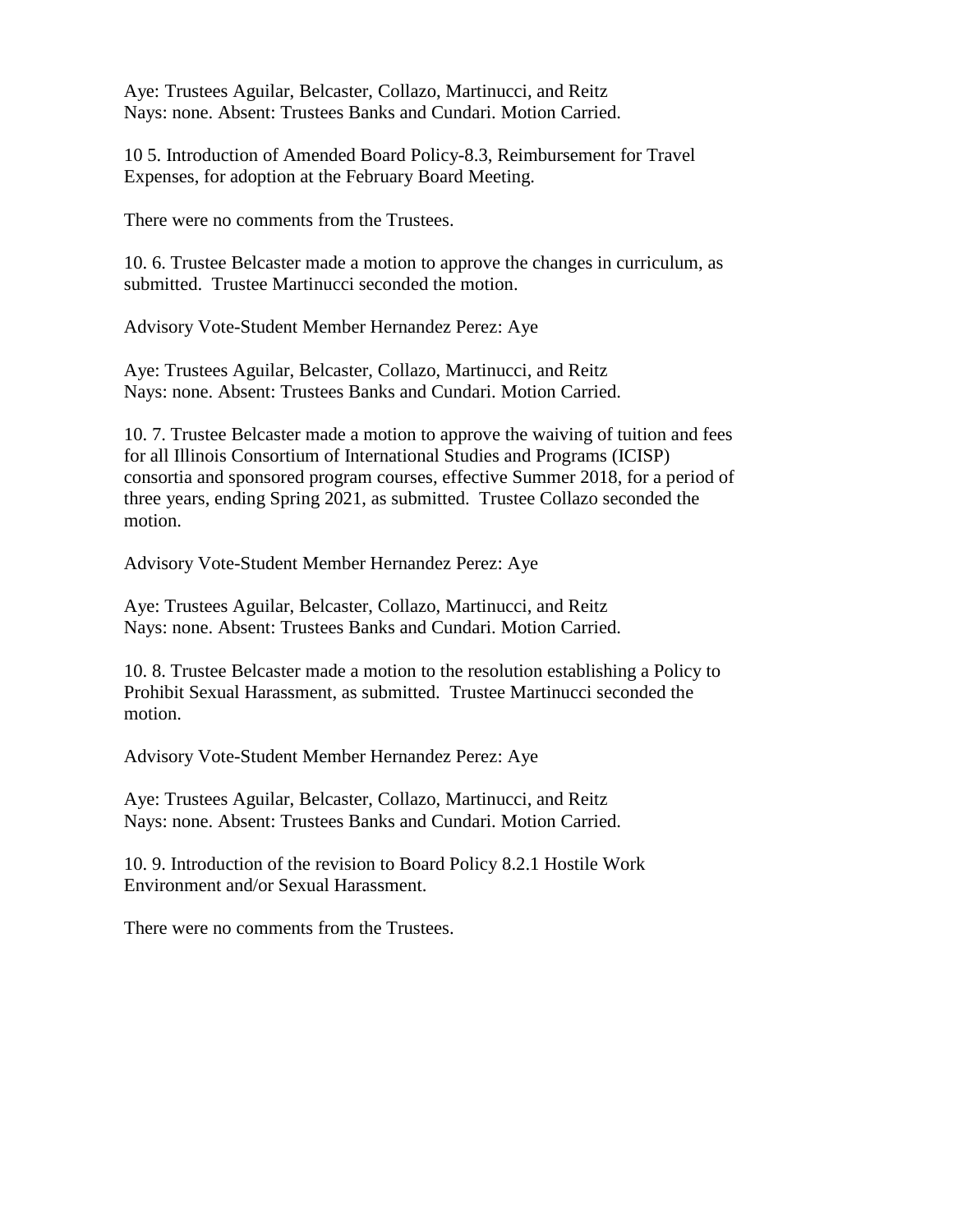#### **11. Personnel Action Items**

11. 1. Trustee Martinucci made a motion to approve the Full-Time Employment Report, as submitted. Trustee Collazo seconded the motion.

Advisory Vote-Student Member Hernandez Perez: Aye

Aye: Trustees Aguilar, Belcaster, Collazo, Martinucci, and Reitz Nays: none. Absent: Trustees Banks and Cundari. Motion Carried.

11. 2. Trustee Belcaster made a motion to approve the following Part-Time and Temporary Athletic Coaches for the period of January 22, 2018 to June 30, 2018 for Alyssa Galasso (assistant Softball Coach) as a rate of \$4,500 and Elias McMahon (volunteer Baseball Coach), as submitted. Trustee Martinucci seconded the motion.

Advisory Vote-Student Member Hernandez Perez: Aye

Aye: Trustees Aguilar, Belcaster, Collazo, Martinucci, and Reitz Nays: none. Absent: Trustees Banks and Cundari. Motion Carried.

11.3 Trustee Belcaster made a motion to approve the Morton College Full-Time Faculty Seniority list, as submitted.

Advisory Vote-Student Member Hernandez Perez: Aye

Aye: Trustees Aguilar, Belcaster, Collazo, Martinucci, and Reitz Nays: none. Absent: Trustees Banks and Cundari. Motion Carried.

11. 4. The Resignation Report was given to the Board for information purposes only.

#### **12. Board Member Comments**

Trustee Martinucci asked the SHPE Students to speak. The students thanked the Board of Trustees, Dr. Fields, Blanca Jara, and Maria Anderson for the support of their organization through the 2016-2017 School Year.

#### **13. Adjournment**

Trustee Martinucci moved to adjourn the Regular Meeting of the Board. Trustee Belcaster seconded the motion.

Advisory Vote-Student Member Hernandez Perez: Aye

Aye: Trustees Aguilar, Belcaster, Collazo, Martinucci, and Reitz Nays: none. Absent: Trustees Banks and Cundari. Motion Carried.